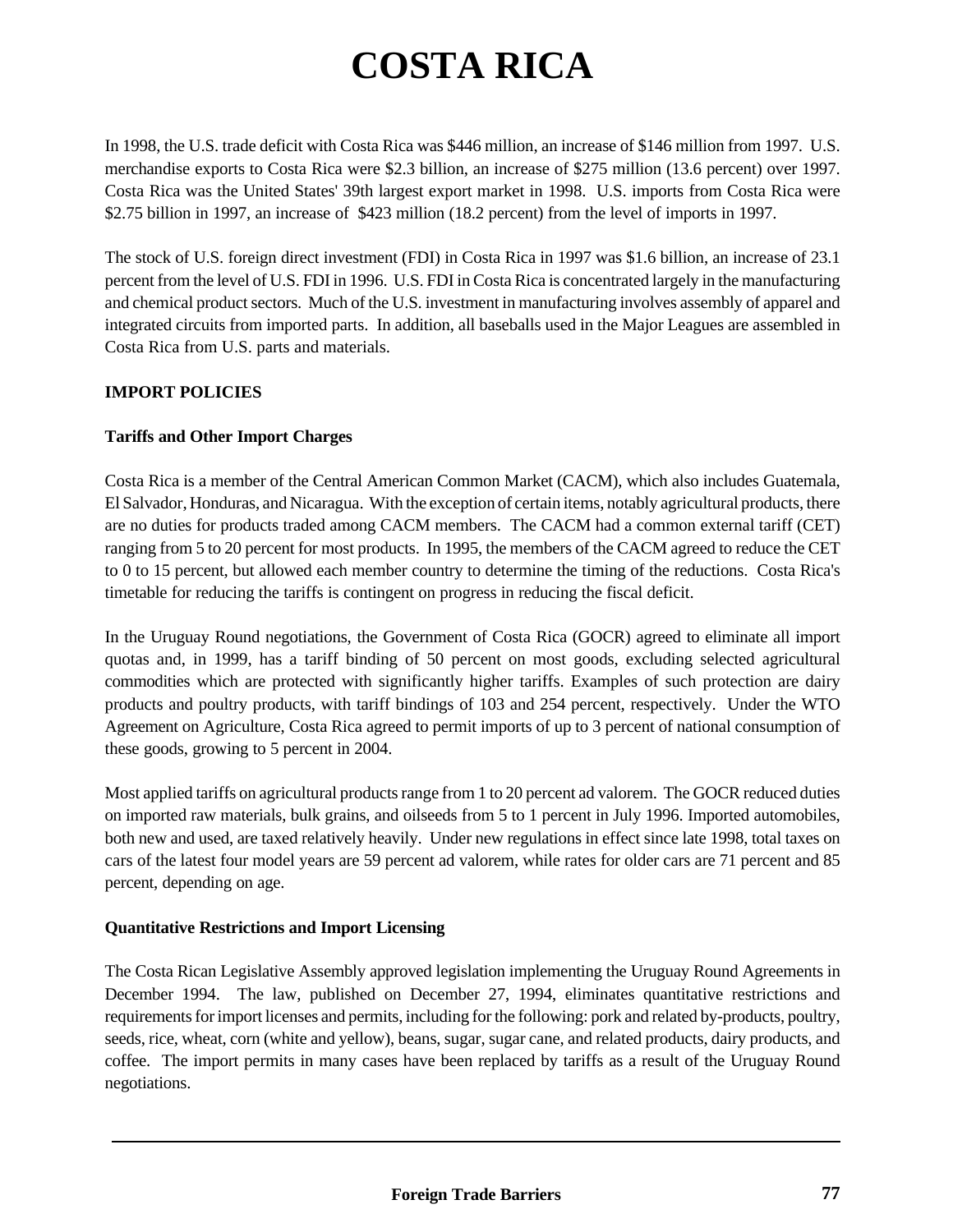## **Customs Procedures**

Costa Rican customs procedures have long been complex and bureaucratic. However, the 1995 passage of a new general customs law formalized reforms aimed at streamlining customs procedures. Much of the necessary processing is now accomplished electronically and "one-stop import and export windows" have significantly reduced the time required for customs processing.

## **STANDARDS, TESTING, LABELING AND CERTIFICATION**

Costa Rican law requires exclusive use of the metric system, but in practice Costa Rican officials do not challenge U.S. and European commercial and product standards. However, a "system of standards" is not uniformly implemented in Costa Rica due to a lack of adequate laboratory equipment and funds.

# **GOVERNMENT PROCUREMENT**

Costa Rica's government procurement system is based on the 1995 reforms to the Costa Rican Financial Administration Law (Law No. 7494), which came into effect in May 1996. Government entities or ministries with a regular annual budget of more than \$200 million are permitted to issue public tenders subject to publication in the official newspaper (La Gaceta) for purchases over \$2.3 million. Entities may make purchases between \$130,000 and \$2.3 million through tenders circulated among a registered suppliers list. Purchases under \$130,000 may be made from a list of pre-selected bidders.

# **EXPORT SUBSIDIES**

All export incentives, including tax credit certificates (CATs) and tax holidays, will be phased out by September 30,1999.

# **LACK OF INTELLECTUAL PROPERTY PROTECTION**

Costa Rica is a signatory of all major international agreements and conventions on trademarks, copyrights, and patent protection. Costa Rica became a member of the World Intellectual Property Organization (WIPO) in 1980. A report prepared by the International Intellectual Property Alliance (IIPA) estimates that copyright infringements in Costa Rica alone cost U.S. firms \$6.0 million in 1998.

## **Copyrights**

Costa Rican copyright law is generally adequate, but not uniformly enforced. The copyright regime was revised in 1994 to provide specific protection for computer software. While piracy of satellite transmissions by the domestic cable television industry has been curtailed, some apartment buildings and large Costa Rican hotels continue to engage in satellite signal piracy. Piracy of video recording and computer software is also widespread, although some progress has been made in reducing such practices. Video piracy has been reduced of the last few years from virtually 100 percent to a lesser level.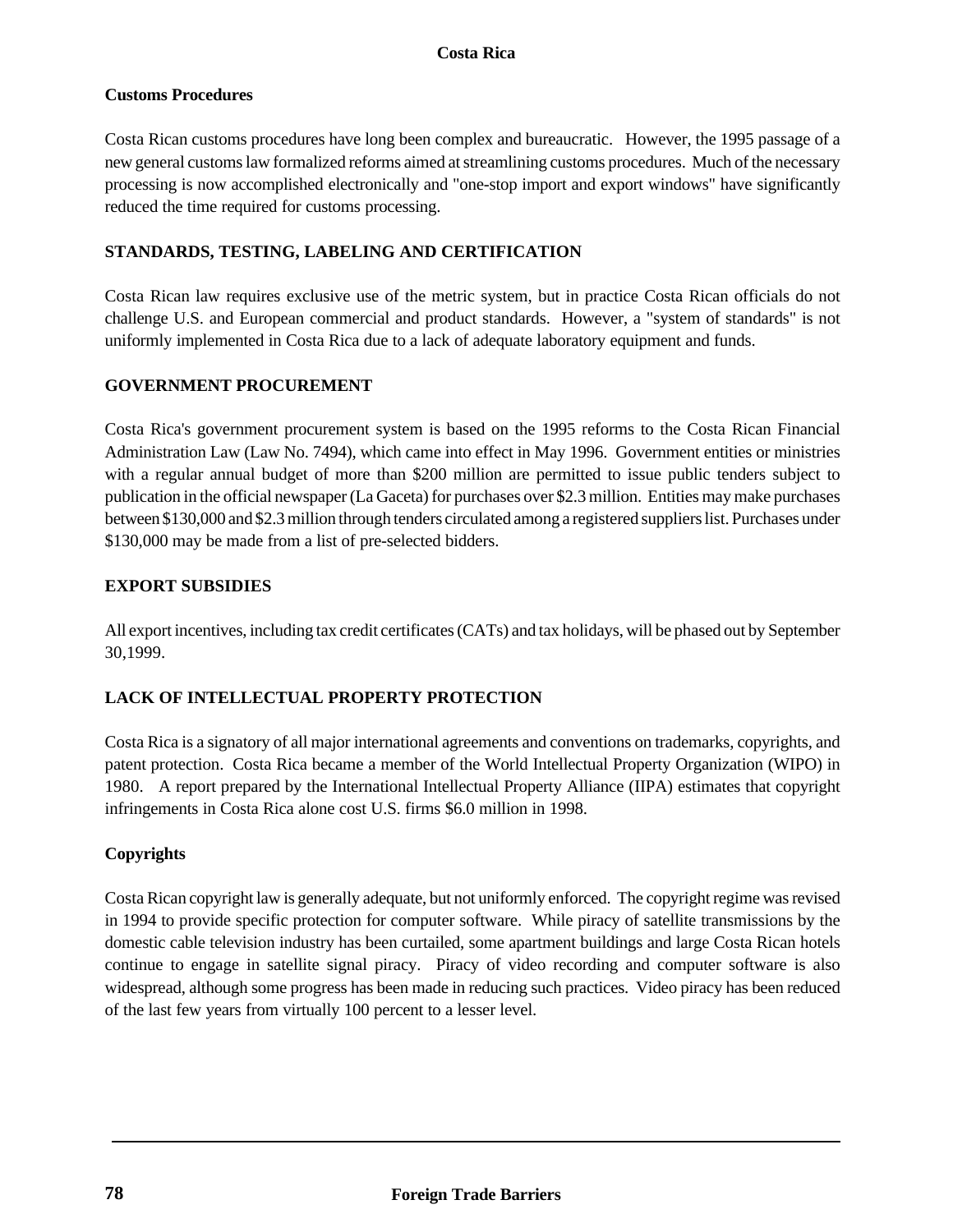## **Patents**

In 1995, the Legislative Assembly ratified the Paris Convention for the Protection of Industrial Property. However, Costa Rican patent law is deficient in several key areas. Patents are granted for a non-extendable 12 year term from the date of the grant. In the case of products deemed to be in the "public interest," such as pharmaceuticals, agricultural chemicals, fertilizers, and beverage/ food products, the term of protection is only one year from the date of grant. A new patent law is being drafted to bring Costa Rica in line with its obligations under the Agreement on Trade-Related Aspects of Intellectual Property Rights (TRIPS), including extending full patent protection term for inventions designated as being "in the public interest." Costa Rica is already bound to implement its TRIPS obligations by January 1, 2000.

#### **Trademarks**

Counterfeiting of well-known marks is widespread. Legal recourse against these practices in Costa Rica is available, but may require protracted and costly litigation. In 1994, Costa Rica signed the Central American Convention for the Protection of Trademarks.

#### **SERVICES BARRIERS**

State monopolies cover insurance; telecommunications; large electrical generation plants; energy distribution,; petroleum exploration, refining, distribution and marketing to the retail level; and railroad transportation. In addition, restrictions on the participation of foreign companies exist in private sector activities, such as customs handling, medical services, and other professions requiring Costa Rican registration and long-term residency. Wholesalers must have resided in Costa Rica for 10 years have conducted business there for three years.

Costa Rica is overdue in providing to the WTO an acceptance of the Fifth Protocol to the General Agreement on Trade in Services, which is necessary to bring its commitments on financial services into effect.

Financial reform legislation enacted in 1995 eliminated the state-owned banks' monopoly on checking accounts and savings deposits under 30 days' duration and allowed private commercial banks to access the Central Bank's discount window beginning in September 1996. To qualify for the benefits of the law, however, private commercial banks are required to lend between 10 and 17 percent of their short-term assets to state-owned commercial banks and/ or to open branches in rural areas of the country. This requirement is being appealed in the courts.

Foreign individuals wishing to participate in some sectors may be discouraged by regulations governing the practice of a profession. For example, medical practitioners, lawyers, certified public accountants, engineers, architects, teachers, and other professionals must be members of an officially recognized guild ("colegios") which sets residency, examination, and apprenticeship requirements.

The Costa Rican constitution grants a monopoly over the insurance sector for the National Insurance Institute (INS). The INS also provides fire department services and owns and manages medical/rehabilitation clinics. In the absence of an insurance monopoly, foreign companies would have the potential to capture as much as 60 percent of the market, given the financial strength, range of product offerings, and global competitiveness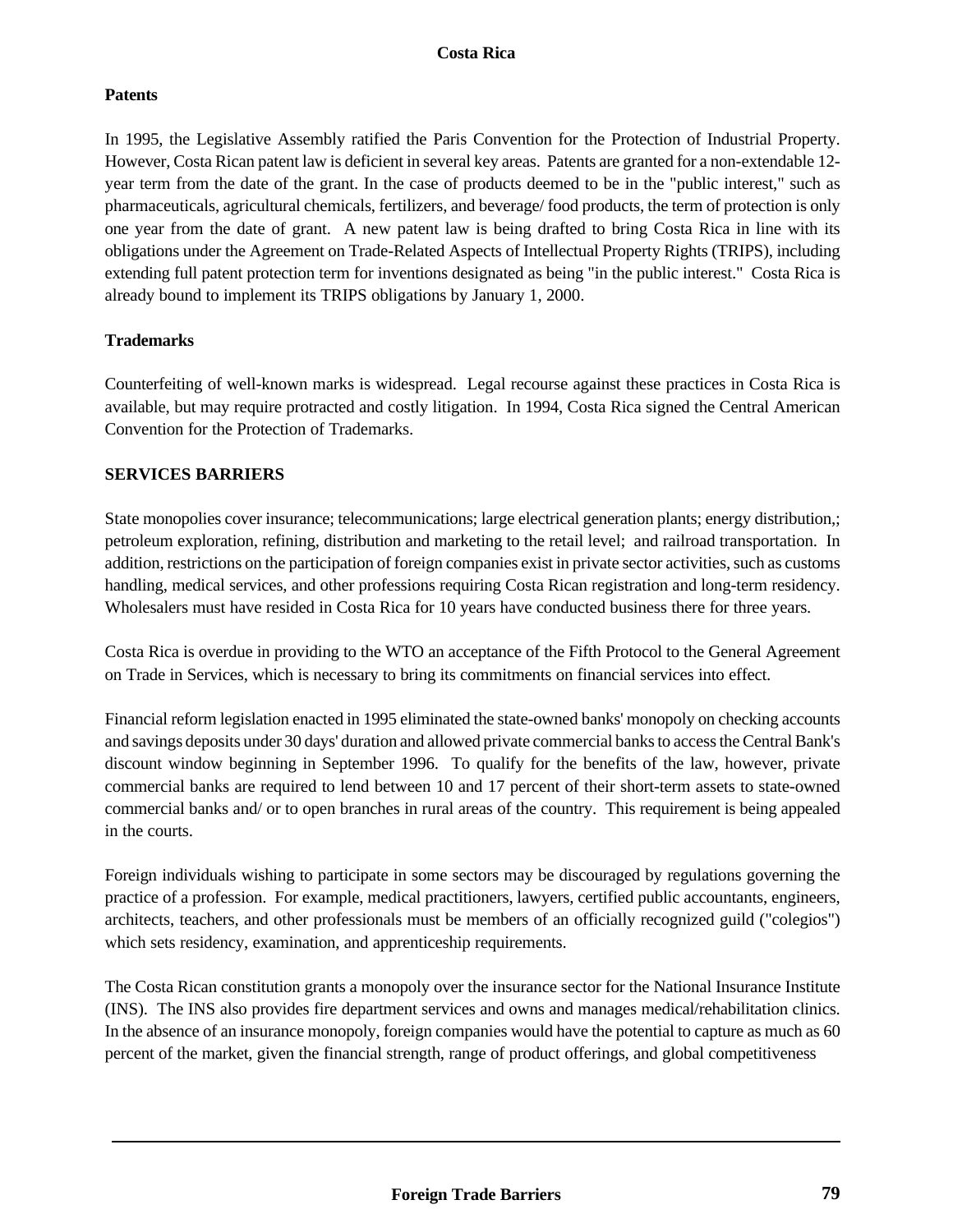#### **Costa Rica**

of the industry. Industry observers estimate that U.S. participation would account for 50 to 60 percent of the international component of the Costa Rican insurance market, or up to 36 percent of the total.

## **INVESTMENT BARRIERS**

An expropriation law (Law No. 7495) was enacted in 1995 to improve the protection of private property. The new law makes clear that expropriations are to occur only after full advance payment is made, in accordance with Article 45 of the Constitution. The law applies to Costa Ricans and foreigners alike. Despite improvements in the legal framework, however, many expropriations, as well as land invasions by squatters, remain unaddressed. One land invasion resulted in the death of a U.S. citizen in late 1997. As a result, the U.S. Government has placed increased pressure on the Costa Rican Government to provide prompt, adequate, and effective compensation; to improve security; and to protect property owners.

Costa Rica affords national treatment for foreign investors who incorporate or otherwise establish their business locally, and there are no restrictions on the repatriation of investment assets or profits. However, private investment, both domestic and foreign, is restricted in the areas of energy, telecommunications, insurance, alcoholic beverages, railroad transportation, and petroleum (except for retailing). The U.S. Government and Costa Rica have attempted to negotiate a bilateral investment treaty, but there has been little movement in the negotiations in the past two years.

It is impossible to quantify with precision whether, or to what extent, existing barriers to investment in protected sectors have an impact on U.S. exports. Protected sectors of the Costa Rican market, including the telecommunications and energy sectors, have historically been favorably disposed toward purchasing U.S. supplies and equipment. U.S. market share in supplying equipment to the telecommunications and electrical energy sectors as a whole has traditionally run between 30 and 45 percent; the parastatal telecommunications and energy utilities, however, traditionally purchase well over half of their equipment from U.S. sources.

Costa Rica has notified to the WTO measures that are inconsistent with its obligations under the WTO Agreement on Trade-Related Investment Measures. The measures deal with local content requirements in the economy in general. Proper notification allows developing-country WTO Members to maintain such measures for a five-year transitional period after entry into force of the WTO. Costa Rica therefore must eliminate these measures before January 1, 2000.

#### **ELECTRONIC COMMERCE**

There are no known tariff or non-tariff measures, burdensome or discriminatory regulations, or discriminatory taxation affecting electronic commerce.

#### **OTHER BARRIERS**

On January 9, 1995, USTR initiated a Section 301 investigation of Costa Rica's implementation of the Banana Framework Agreement (BFA) concluded by Costa Rica and the European Union (EU) on January 1, 1995. On January 10, 1996, USTR determined that Costa Rica's policies, acts and practices were unreasonable or discriminatory and a burden or restriction on U.S. commerce. Taking into account the positive steps Costa Rica had taken in revising its internal banana regime and its willingness to cooperate with the United States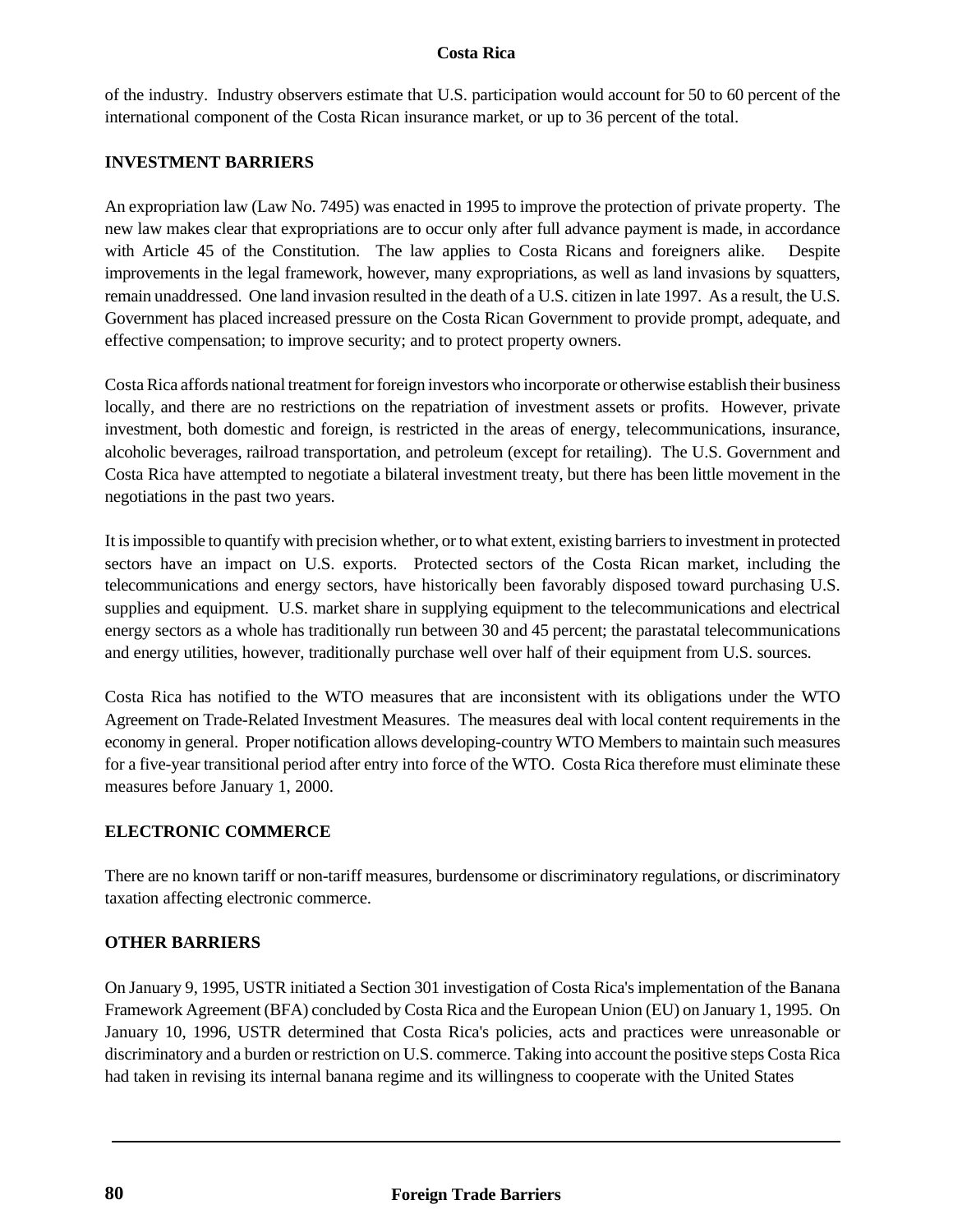## **Costa Rica**

in seeking reform of the EU banana regime, USTR decided that the appropriate action was to implement a process aimed at addressing the outstanding issues, while stressing that additional action may still be taken. USTR continues to monitor Costa Rica's compliance with the terms of the MOU.